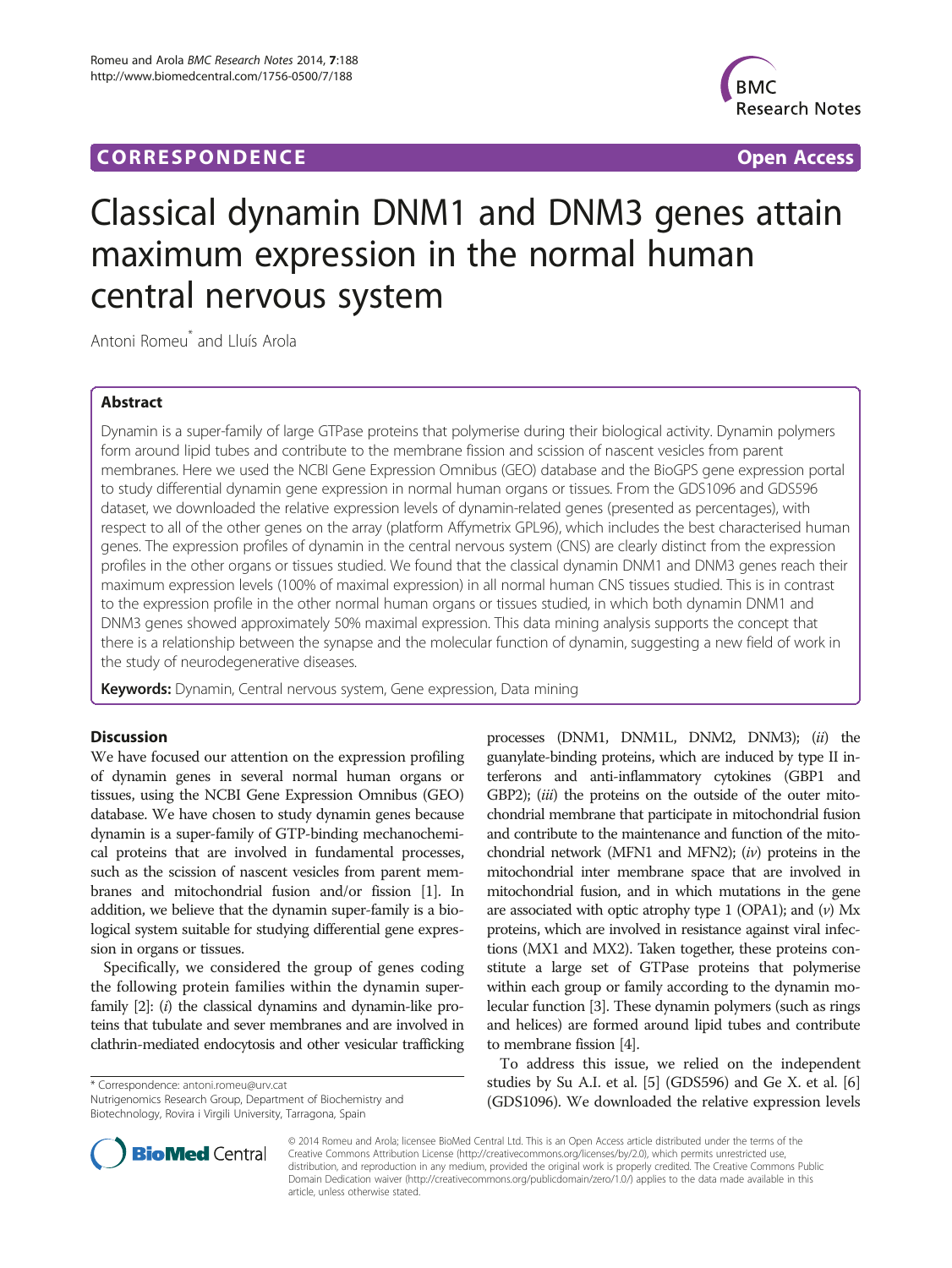<span id="page-1-0"></span>

of dynamin-related genes (presented as percentages) with respect to all other genes on the array from these NCBI-GEO database records. It is important to note that both NCBI-GEO data sets were created based on the same array platform (Affymetrix GPL96), which include all the best characterised human genes. Figure 1 shows the profiles of dynamin gene expression levels (expressed as

percentage and presented as beam shaped lines) in samples from normal human organs or tissues that are common to the NCBI-GEO records of both studies. From a strict visual analysis of these beam lines, the data can be separated into two consistent populations or sub-beam lines of expression profiles, one of which groups together the profiles corresponding to components of the central

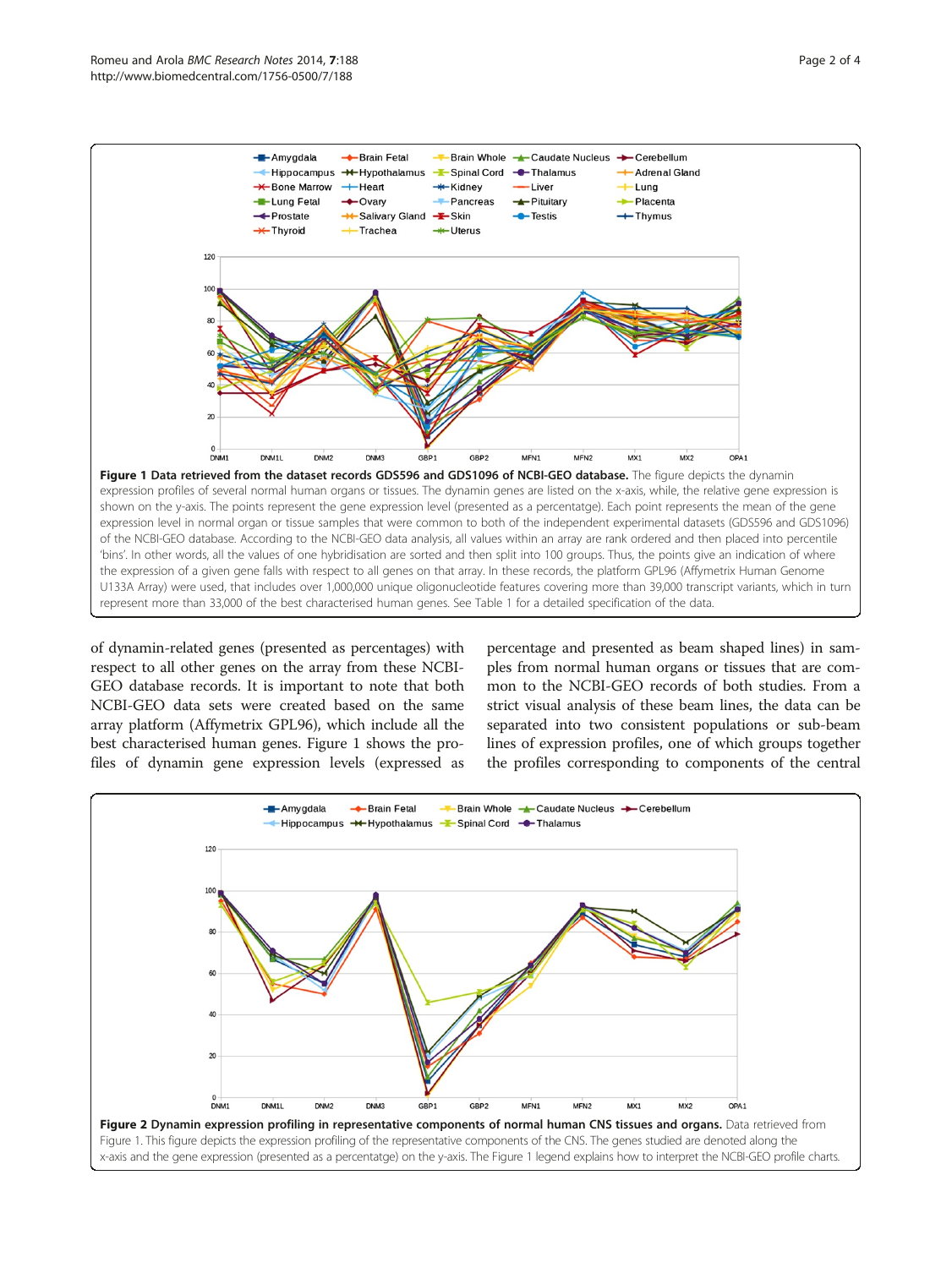<span id="page-2-0"></span>

| Organ-tissue    | DNM1<br>$(215116$ <sub>_5</sub> _at) | DNM1L | DNM <sub>2</sub><br>(203105_s_at) (202253_s_at) | DNM3<br>(209839_at) | GBP1<br>(202269_x_at) | GBP2<br>(202748_at) | MFN1 | MFN <sub>2</sub><br>$(211801_x_at)$ $(201155_s_at)$ | MX1<br>$(202086 \text{ a})$ | MX <sub>2</sub><br>(204994_at) | OPA1<br>$(212213_x \times at)$ |
|-----------------|--------------------------------------|-------|-------------------------------------------------|---------------------|-----------------------|---------------------|------|-----------------------------------------------------|-----------------------------|--------------------------------|--------------------------------|
| Amygdala        | 99                                   | 67    | 55                                              | 96                  | 8                     | 35                  | 64   | 89                                                  | 74                          | 68                             | 92                             |
| Brain foetal    | 95                                   | 55    | 50                                              | 91                  | 15                    | 31                  | 65   | 87                                                  | 68                          | 67                             | 85                             |
| Brain whole     | 99                                   | 52    | 64                                              | 94                  | $\mathbf{1}$          | 35                  | 54   | 92                                                  | 78                          | 70                             | 88                             |
| Caudate nucleus | 98                                   | 67    | 67                                              | 97                  | 10                    | 42                  | 62   | 92                                                  | 77                          | 71                             | 94                             |
| Cerebellum      | 99                                   | 47    | 64                                              | 96                  | $\overline{2}$        | 35                  | 60   | 93                                                  | 71                          | 66                             | 79                             |
| Hippocampus     | 98                                   | 69    | 52                                              | 97                  | 20                    | 48                  | 59   | 92                                                  | 82                          | 71                             | 92                             |
| Hypothalamus    | 98                                   | 69    | 60                                              | 97                  | 22                    | 49                  | 64   | 92                                                  | 90                          | 75                             | 91                             |
| Spinal cord     | 93                                   | 56    | 65                                              | 94                  | 46                    | 51                  | 59   | 91                                                  | 84                          | 63                             | 91                             |
| Thalamus        | 99                                   | 71    | 55                                              | 98                  | 17                    | 38                  | 64   | 93                                                  | 82                          | 70                             | 91                             |
| Adrenal gland   | 44                                   | 42    | 72                                              | 56                  | 43                    | 77                  | 53   | 88                                                  | 78                          | 73                             | 74                             |
| Bone marrow     | 47                                   | 22    | 73                                              | 47                  | 8                     | 63                  | 58   | 93                                                  | 81                          | 85                             | 77                             |
| Heart           | 52                                   | 54    | 68                                              | 46                  | 26                    | 64                  | 64   | 98                                                  | 81                          | 81                             | 87                             |
| Kidney          | 59                                   | 51    | 78                                              | 40                  | 39                    | 67                  | 55   | 88                                                  | 75                          | 71                             | 74                             |
| Liver           | 52                                   | 27    | 68                                              | 48                  | 56                    | 55                  | 50   | 91                                                  | 83                          | 81                             | 76                             |
| Lung            | 51                                   | 35    | 76                                              | 44                  | 61                    | 75                  | 62   | 88                                                  | 86                          | 84                             | 72                             |
| Lung foetal     | 67                                   | 50    | 73                                              | 40                  | 50                    | 59                  | 63   | 83                                                  | 70                          | 71                             | 72                             |
| Ovary           | 35                                   | 35    | 49                                              | 53                  | 43                    | 83                  | 61   | 88                                                  | 71                          | 73                             | 84                             |
| Pancreas        | 63                                   | 46    | 59                                              | 34                  | 25                    | 56                  | 72   | 87                                                  | 74                          | 81                             | 74                             |
| Pituitary       | 91                                   | 65    | 55                                              | 83                  | 29                    | 49                  | 58   | 88                                                  | 81                          | 70                             | 87                             |
| Placenta        | 38                                   | 49    | 69                                              | 35                  | 58                    | 66                  | 61   | 83                                                  | 73                          | 73                             | 70                             |
| Prostate        | 52                                   | 50    | 69                                              | 38                  | 52                    | 68                  | 54   | 86                                                  | 75                          | 71                             | 79                             |
| Salivary gland  | 57                                   | 43    | 57                                              | 46                  | 38                    | 71                  | 50   | 89                                                  | 80                          | 82                             | 73                             |
| Skin            | 75                                   | 33    | 49                                              | 57                  | 35                    | 77                  | 72   | 91                                                  | 59                          | 76                             | 84                             |
| Testis          | 52                                   | 62    | 71                                              | 47                  | 14                    | 62                  | 61   | 89                                                  | 64                          | 74                             | 70                             |
| Thymus          | 47                                   | 41    | 72                                              | 45                  | 61                    | 74                  | 62   | 86                                                  | 88                          | 88                             | 70                             |
| Thyroid         | 49                                   | 42    | 75                                              | 36                  | 80                    | 70                  | 63   | 89                                                  | 85                          | 79                             | 83                             |
| Trachea         | 64                                   | 35    | 65                                              | 45                  | 63                    | 70                  | 64   | 87                                                  | 84                          | 83                             | 79                             |
| Uterus          | 71                                   | 55    | 60                                              | 47                  | 81                    | 82                  | 65   | 82                                                  | 72                          | 77                             | 82                             |

Data are presented as the mean values of the dynamin gene expression percentatges calculated from the individual values of the samples common to both NCBI-GEO records (GDS596 and GDS1096). The GPL96 Affymetrix probe set ID is displayed in parentheses below the gene symbol. Where there is more than one entry for the same gene, we selected the entry for which the Affymetrix probe set ID refers to the mRNA or coding DNA sequence (cds). The CNS tissues and organs are shown in the top block of the table. DNM1 and DNM3 gene expression values are shown in bold. See the legend of Figure [1](#page-1-0).